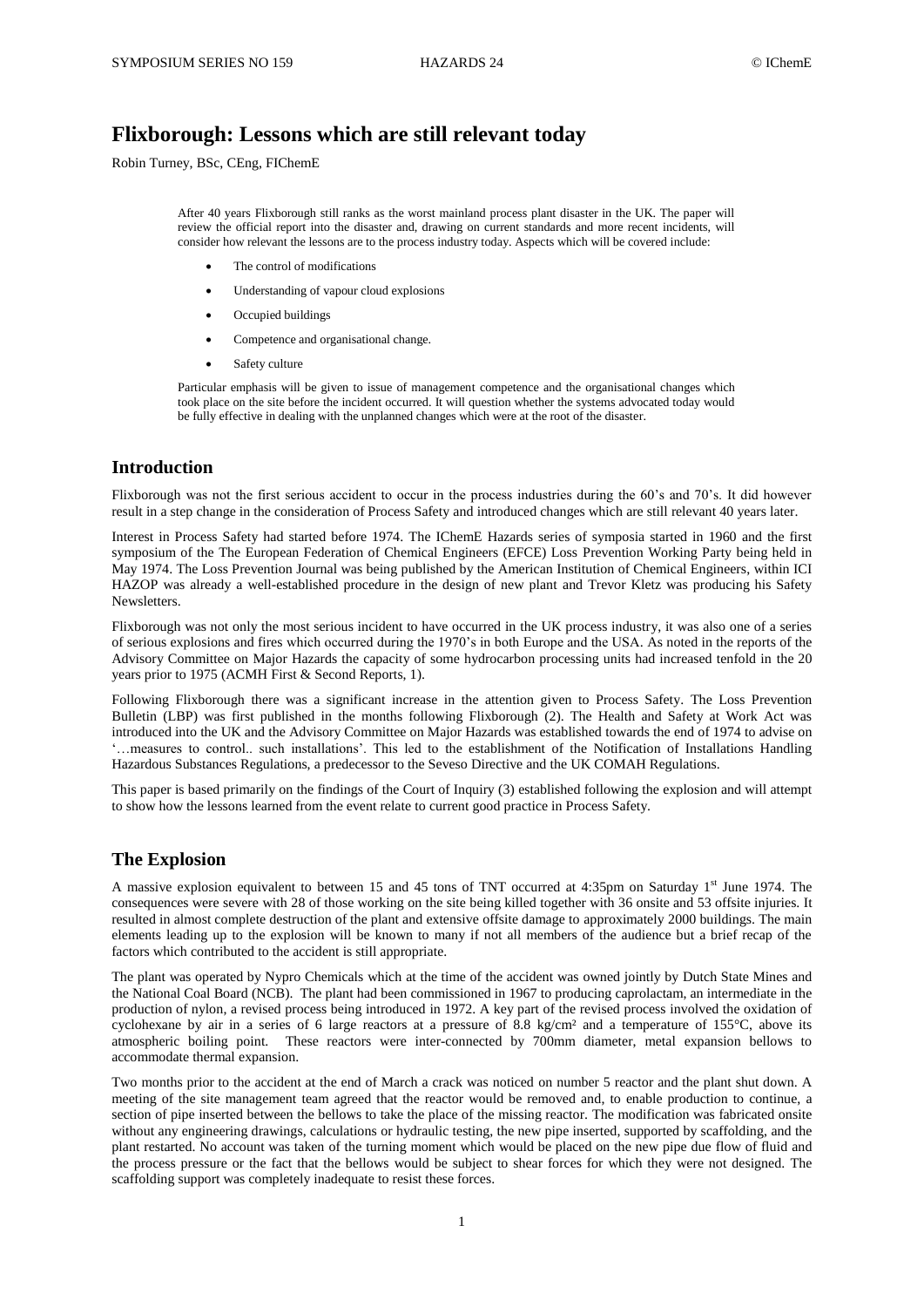The plant then ran without further problems until at the end of May when it was shut down again to repair a leak. Whilst the plant was being restarted the temporary bellows/piping failed, the temporary pipe jack-knifed and many tons of boiling cyclohexane were released. This rapidly created a vapour cloud which ignited with a force estimated to be equivalent to between 15 and 45 tons of TNT.

The inquiry examined in detail an alternative scenario involving the initial failure of an 8" (200mm) pipe. Examination of this alternative scenario, which was dismissed by the inquiry as highly improbable, has been discussed elsewhere and is beyond the scope of this paper.

# **Management of Change**

The Court of Inquiry found the direct cause to be the release and explosion of cyclohexane

*'….. caused by the introduction into a well designed and constructed plant of a modification which destroyed its integrity.' As noted above there was little or no engineering consideration of the way in which this pipe should be designed and installed or of the fact that the bellows were being subjected to forces outside of their design range.* 

Two of the Court's recommendations key recommendations were:

- *i. that any modifications should be designed, constructed, tested and maintained to the same standards as the original plant.*
- *ii. that all pressure systems containing hazardous materials should be subject to inspection and test by a person recognised by the appropriate authority as competent after any significant modification has been carried out and before the system is again brought into use.*

Whilst these are important recommendations they do not cover all the factors which need to be considered when making changes to a plant or process. The first reference to the importance of having a robust Management of Change procedure is an article in issue 1 of the LPB 'Are your Plant Modifications Safe?' (2) This article includes a range of case studies covering changes to piping and valves, change of process materials and incorrect materials of construction. It finishes with a recommendation that

*On each works there ought to be a system for checking expenditure proposals, however small, to make sure that the correct materials are specified and that there are no unforeseen effects on the relief and blow-down system, trip system, area classification, and other safety systems.*

*Such formal systems should require that all plant design, minor modifications, changes in process conditions, changes in operating procedures, changes in material composition are subject to thorough Hazard & Operability Studies.*

The above is extremely close to the MOC procedures used today. The application of such a system at Flixborough, together with measures recommended by the Court to ensure that sound design principles were applied to changes, would almost certainly have prevented the disaster.

The importance of robust MOC procedures is now well understood in the process industry and current best practice, such as in an IChemE training module, (4) would include all of the above with the addition of changes to computer programmes, temporary changes as well as organisational change.(an issue touched on later in this paper)

Despite this incidents due to poor control of changes continue to occur, recent examples being those at Texaco, Milford Haven refinery in 1994 (5) and at the Conoco Phillips Humberside refinery in 2001 (6).

# **Understanding of Unconfined Vapour Cloud Explosions**

Whilst there had been unconfined explosions causing significant damage before Flixborough, such as that which resulted following the failure of a LNG storage tank in Cleveland Ohio in 1944 (7), methods for estimating the potential consequences were not in common use.

As noted in the by the Court of Inquiry

*"Although unconfined vapour l air explosions have been known to happen in other parts of the world, there is a marked scarcity of information about the conditions under which an unconfined vapour cloud can result in an explosion or what is the mechanism leading to such an explosion. We do not know to what extent it is practicable to obtain this information but if it can be obtained it would clearly be useful.*

One of the earliest approaches to determine the consequences of an explosion relied on the TNT equivalent method first described by Brassie & Simpson in 1968 (8), 6 years before the Flixborough Explosion. In the days shortly before Flixborough took place, a paper was presented at the first International Symposium on Loss Prevention and Safety Promotion in the Process Industries exploring a vapour cloud explosion in 1968 at a Shell refinery in Rotterdam (9). The subject was very unclear at the time. In their paper, Brassie & Simpson described the results obtained by studying the records of damage from a number of large scale explosions in order to estimate an empirical efficiency factor which could be used to convert the energy contained in gas cloud into a TNT equivalent. Tables derived from the explosion of munitions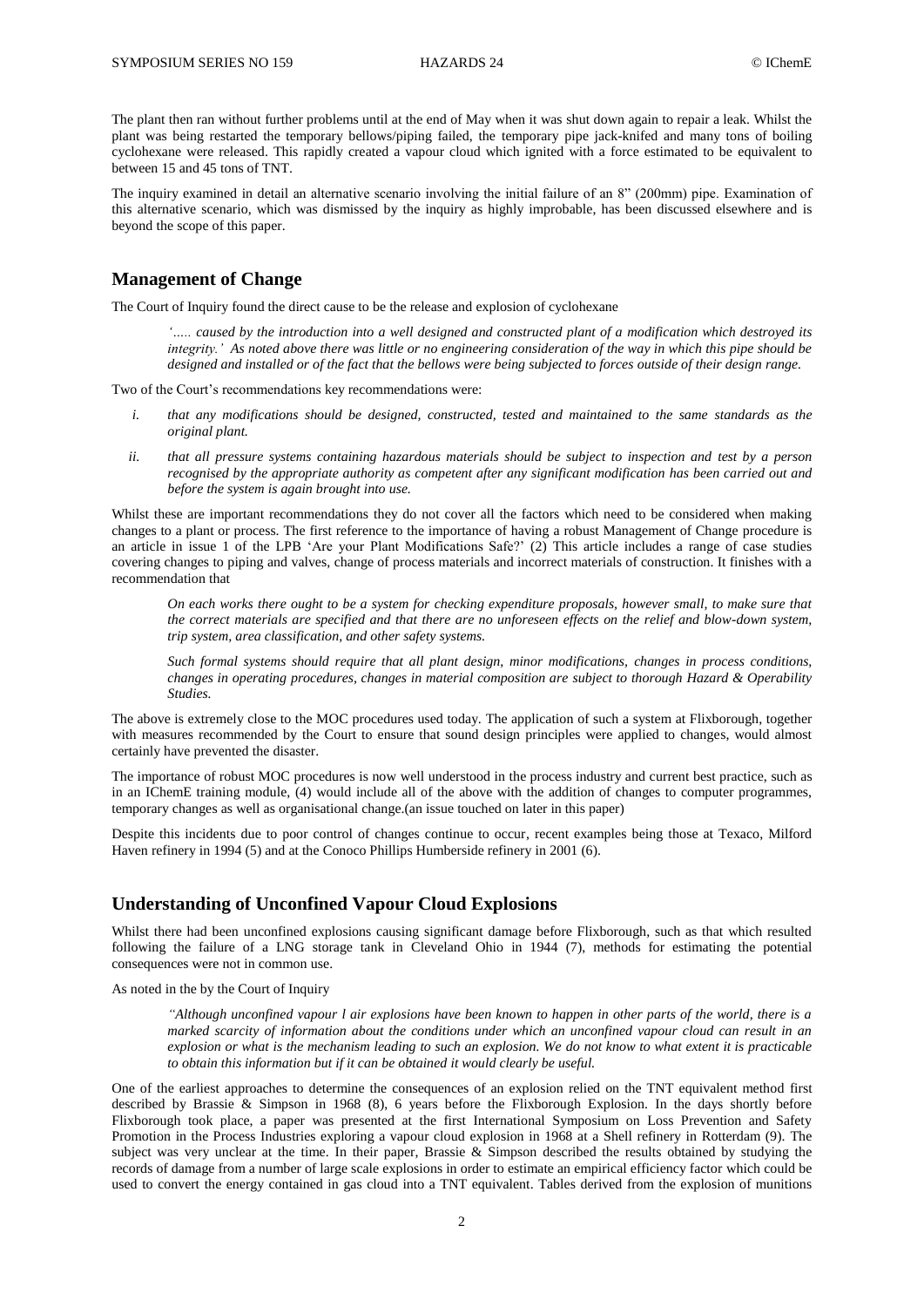were then used to determine the extent of damage at various distances from the point of explosion. Flixborough spurred further work on flammable gas clouds and the understanding of these events, which was still incomplete even up to time of the Buncefield explosion in 2005.

Three years after Flixborough, at Hazards VI, papers on flammable gas clouds were presented by Clancy & Burgoyne (9) as well as Marshall and Burgoyne. In Clancy's paper a method is developed to calculate the maximum quantity of vapour within the flammable region from the quantity of flammable gas or vapour released. The differences between a condensed phase explosions and a vapour cloud explosions means that whilst the TNT equivalent may be used to estimate damage in the far field it will overestimate overpressure in the near field since the peak pressure in the high density, solid explosive is roughly a thousand times higher than in an exploding gas, although the blast duration is relatively very short.

Research into vapour cloud explosions continued in the USA, UK and France during the 1970's. These provided the first indications that overpressures resulting from unconfined gas and vapour cloud explosions were generally low unless there was a strong ignition source coupled with some form of congestion, such as that provided by piping, vessels and steelwork, to introduce turbulence into the flame front. This is the basis of the multi-energy method developed by TNO. This overcame the limitations of the TNT equivalent method and provided the basis for a number of widely used computational fluid dynamic (CFD) models. The EU supported further work in the field throughout the 1980's and 90's which resulted in the validation of the Gexcon computer CFD code FLACS.

However these methods were not initially able to describe the extent of the damage which resulted from the Buncefield explosion in 2005. More detailed work was required in order to demonstrate how a number of factors, including the composition of the gasoline, the tank overflow arrangements, the weather at the time of the release as well as the trees inserted to provide a visual screen, all interacted to accelerate the flame, and thus to the severity of the event. Whilst work carried post Buncefield greatly improved the methods available to estimate the consequences of a vapour cloud explosion the question as to whether the cloud produced a fast deflagration or a detonation is still not resolved. Large scale releases of flammable materials continue to occur resulting in flammable vapour clouds and explosions as for example at Conoco/Phillips (1989), Texas City (2005) and Jaipur (2009), see Johnson (10).

It is clear that great caution and expertise must still be used before concluding that severe consequences cannot arise following a large flammable release.

# **Occupied Buildings**

Prior to 1974 unconfined explosions on the scale of Flixborough were not generally taken into account in the design and location of control rooms and other occupied buildings. In addition there were features in the design of the buildings at Flixborough which contributed to the high number of fatalities, features which were common in many plants designed up to that time.

The control room was located close to the plant for operational reasons. However the building offered no protection against even small overpressures and the design of the building, with brick walls and the control room located on the ground floor beneath a heavy concrete floor, exacerbated the condition leading to such a high death toll. None of the 18 people in the building escaped. The plant laboratory suffered from similar deficiencies. The fact that the accident occurred at a weekend when the office block, which was also destroyed, was unoccupied prevented a much higher toll of casualties.

In their report the Court of Inquiry referred the topic of occupied buildings to a special committee (ACDS) noting that

*"Many suggestions were made to us as to the consequences which should follow from taking account of such a possibility. These included: the siting of offices, laboratories and the like well removed from hazardous plants; the construction of control rooms on block-house principles….."*

Following Flixborough, the Chemical industries Association developed guidance on the location and design of occupied buildings, the first edition being published in the late 1970's. Protection against overpressure was commonly incorporated into control rooms designed post Flixborough and many control rooms on existing facilities were rebuilt to provide similar protection. Despite this explosions and fires caused fatalities in occupied buildings in the case of Hickson & Welch (11) and BP Texas city Refinery. (12)

Development of the CIA Guidance has continued with the  $3<sup>rd</sup>$  edition being published in 2010, an overview being provided by Coates & Patterson at Hazards XXII). (13,14). Current good practice, as defined in the guide, recommends that organisations have a policy on occupied buildings incorporating the following hierarchical approach linked to Inherent Safety, an example of such a policy being given below.

*The protection of people on chemical manufacturing sites should adopt the following principles:*

- *Wherever possible, locate people away from chemical processing and storage unless their presence is required for safe, effective operations*
- *Control the risks during storage and all operational phases by efficient and effective process safety management*
- *Ensure that the on-site buildings are located and designed to minimise the risks to the occupants by:*

*a) Carrying out an appropriate risk assessment for the buildings, and*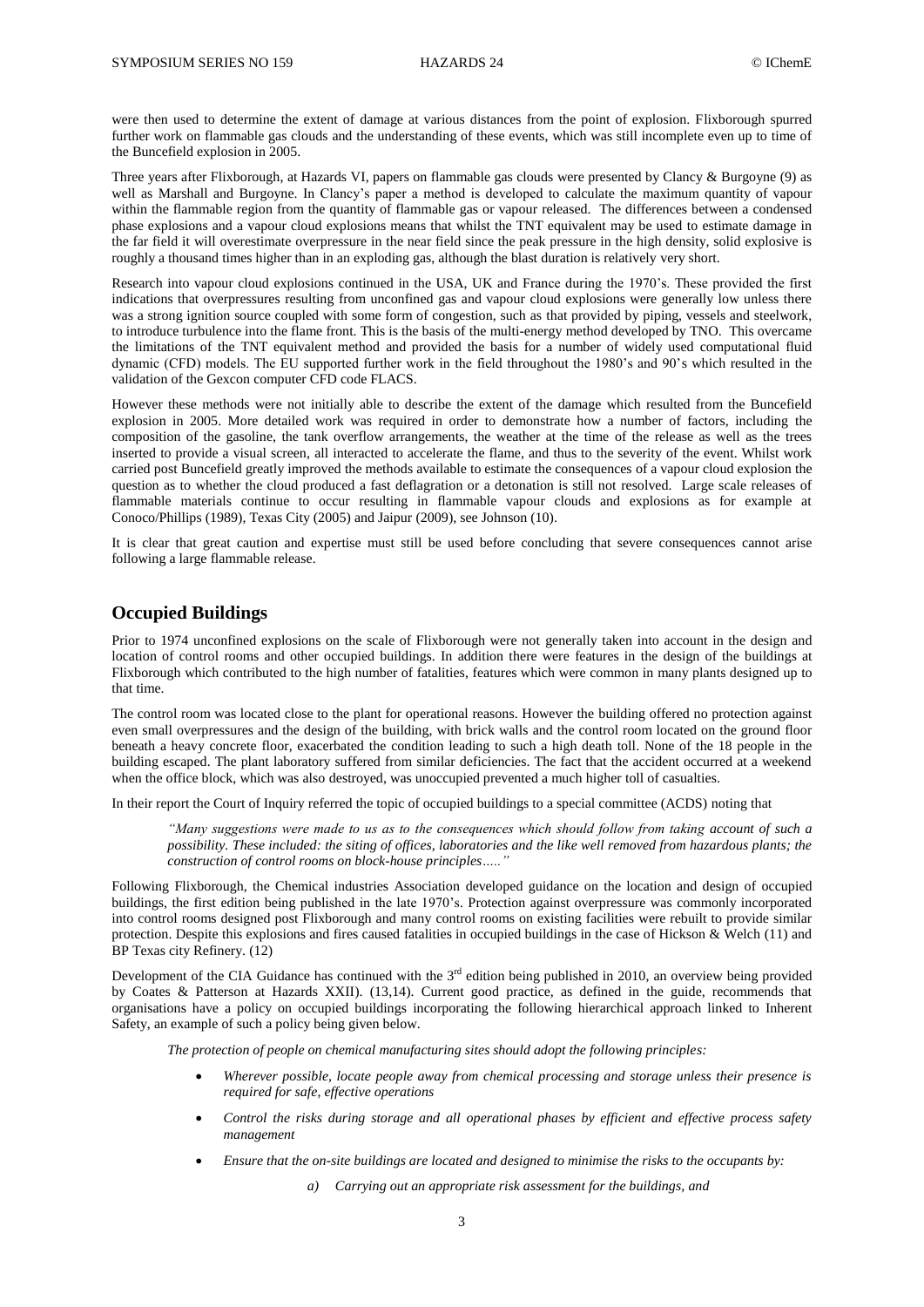#### *b) Applying the results of the risk assessment to the design and continued operation of the buildings.*

The latest guidance makes it clear that all buildings which may be occupied even for limited periods of time, such as maintenance facilities, shift laboratory facilities and small on plant control stations, need to be considered and an Occupied Buildings Risk Assessment prepared where appropriate. Whilst protection against explosion overpressure remains an important consideration the assessment also needs to consider other hazards such as thermal radiation and toxic gas.

The explosion and fire at BP's Texas City refinery highlighted the importance of considering explosion overpressure in the location and design of temporary buildings as well as the importance of reducing the number of personnel exposed during high risk periods such as plant start-ups.

#### **Management Competence**

The Court of Inquiry highlighted the deficiencies in management at Nypro Chemicals which contributed to the incident. The Works Engineer, who had been a chartered mechanical engineer, had left the site some time before the incident. The Services Engineer, who was a non-chartered electrical engineering with an ONC qualification, was given a co-ordination role managing day to day maintenance activities. However his training did not equip him to assess even straight-forward mechanical engineering issues. Although arrangements had been made to make expertise in mechanical engineering available from the NCB these were not called on when the modification was made.

During the meeting to discuss what action to take following the discovery of the cracked reactor

 *No-one appears to have appreciated that the connection of No. 4 Reactor to No. 6 Reactor involved any major technical problems or was anything other than a routine plumbing job, and the possible design problems and design alternatives were not discussed. Even the fact that the inlet and outlet of the by-pass pipe were at different levels was not appreciated at the meeting;*

#### To quote from the report

*'….none of the senior personnel of the company, who were chemical engineers, were capable of recognising the existence of what is in essence a simple engineering problem let alone solving it'.*

It is also surprising that the plant was restated without any action being taken to assess the cause of the crack in reactor 5. The crack was massive, 1.8 metre long and extending through the full 95mm thickness of the vessel wall. As noted by the Inquiry a crack of this size could have led to a disastrous failure of the vessel with a major loss of containment and consequences as severe as the eventual explosion.

The report notes that

…no-one at the meeting, save Mr Blackman,(the engineer responsible for areas 1 & 2) was seriously concerned about the wisdom of restarting without both

- (a) ascertaining the cause of the crack to Reactor No. 5 and
- (b) stripping and inspecting the other five reactors to ascertain whether any of them exhibited similar faults, albeit not yet sufficiently developed to cause actual leakage;

The inquiry was clear that good practice, exercised by a properly qualified engineer, would have called for the plant to be shut down until it had been established that the other reactors were sound and free from defects. Such a shut-down would have provided more time to consider the design of the by-pass.

The Court made two recommendations in this area.

The first recommendation was that

*'… when an important post is vacant special care should be exercised when decisions have to be taken which would normally be taken by or on the advice of the holder of the vacant post.'*

It also recommended that

*… it is essential that the management structure should be so organised that the feedback from the bottom to the top should be effective to ensure not only that instructions given are effectively carried out (although that is essential) but*

*(a) that persons given certain responsibilities are competent to carry out those responsibilities,*

*(b) that top management has a clear understanding of the responsibilities of individuals and the magnitude and type of demand made upon them, and*

*(c) that top management has a clear knowledge and understanding of the total work load placed on each individual in relation to his capacity. Even good and competent individuals have increased potential for errors of judgement when overworked. Also, in times of crisis and extreme demand it is easy to overwork the willing horses some of whom may not know their own limitations.*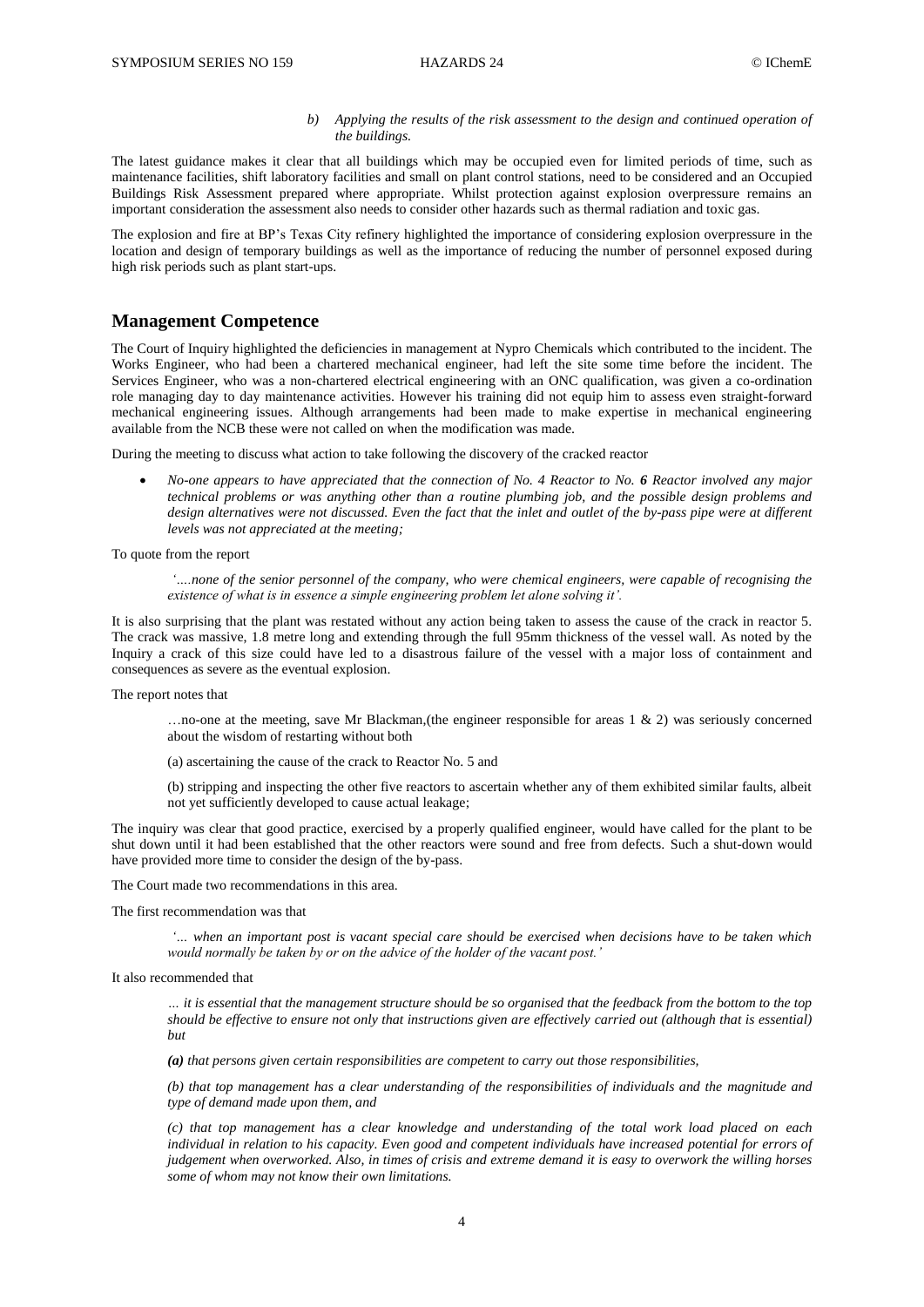These recommendations are likely to have been influenced by the findings of the collapse of a spoil tip in Aberfan in 1966 which took the lives of 116 children and 28 adults (15). The lack of technical competence was also at the heart of this disaster

*' …. the Aberfan Disaster is a terrifying tale of bungling ineptitude by many men charged with tasks for which they were totally unfitted, of failure to heed clear warnings, and of total lack of direction from above. Not villains but decent men, led astray by foolishness or by ignorance or by both in combination, are responsible for what happened at Aberfan".* 

The Courts recommendations are still relevant today with the current recognition that sound management systems are at the heart of process safety. It is reflected in the OECD guidance for senior leaders in high hazard industries ' Corporate Governance for Process Safety, (16) where Competence is one of the 5 key areas with a recommendation that:

*'CEO and leaders assure their organisation's competence to manage the hazards of its operations, and:* 

*Ensure there are competent management, engineering, and operational personnel at all levels. '*

As noted in section 3, the control of organisational change is as important as the control of changes to the plant or process. The management deficiencies at Aberfan were the result of a reorganisation and would be identified by the procedures for control of organisational change advocated today. (17) The changes at Flixborough were however imposed on the organisation by the resignation of the works engineer and would not necessarily trigger a MOC review. It is therefore important that the organisation has the resilience to ensure that the required technical competencies are available when required, absence of one individual, whether due to resignation, accident or illness, is to be expected and the management organisation must be able to cover such situations. Within large organisations the necessary expertise may be available from elsewhere in the organisation but smaller organisations may need to call on consultants.

Competence is still a topic of concern and an HSE report (18) notes that:

*'a review of major accidents across hazardous industries found that a lack of competence contributed to many of those incidents including:*

 *Southall Rail Crash; BP Texas City; Piper Alpha explosion and fire; the Esso Longford Gas plant explosion; and Buncefield.'*

An important aspect of competence is an understanding of the limits of that competence and the recognition of those situations when the advice of others needs to be sought. The integrity of the other reactors should have been confirmed by an expert before restarting the plant. It addition those involved in the fabricating the temporary pipe did not recognise the need to evaluate the turning moment which was imposed on the pipework from the fluid flow and the internal pressure nor the fact that the bellows should only be subjected to axial loads.

This is covered by the HSE in its guidance to inspectors (18), which requires that

*'The Operator has arrangements in place to ensure that individuals only perform activities that they are competent to carry out. Personnel and their line managers should know which activities personnel have been assessed as being currently competent and authorised to undertake. Personnel should be made aware of the importance of only carrying out those activities for which they have been assessed as competent and for which their assessment is current.'*

Had such arrangements for staff competence been in place at Flixborough at the time of the disaster, coupled with an effective Management of Change procedure, it is highly unlikely that modifications would have been made without adequate mechanical design and the disaster would have been prevented.

A second, longer term, recommendation of the Court of Inquiry was that

*'All engineers should therefore learn at least the elements of other branches of engineering than their own in both their academic and practical training.*

Traditionally engineering courses have required a certain amount of basic engineering, mechanics etc. as part of the first or second years. Whilst many universities retain this there are many pressures on the curriculum as process engineering increasingly includes more computing, management and elements of life science. An associated problem is that with the increasing importance of research in university funding, academic staff are much more likely to be employed because of their research speciality rather than a practical knowledge of engineering. In addition few mechanical, electrical or civil engineering courses include any consideration of process safety. It is therefore questionable as to whether university courses can be relied on to equip a graduate with all the skills necessary for work in the process industry. This demonstrates the importance of post-graduate training, such as the IChemE 'Fundamentals of Process Safety'.

As fundamental science becomes more important, engineering institutions, such as the IChemE, may need to review whether their membership requirements continue to ensure a competence in basic engineering.

### **Safety Culture**

The importance of an organisation's Safety Culture was first recognised following the Chernobyl nuclear reactor explosion and meltdown in 1986 so it is not surprising that it is not mentioned in the Court's report. Whilst we must always be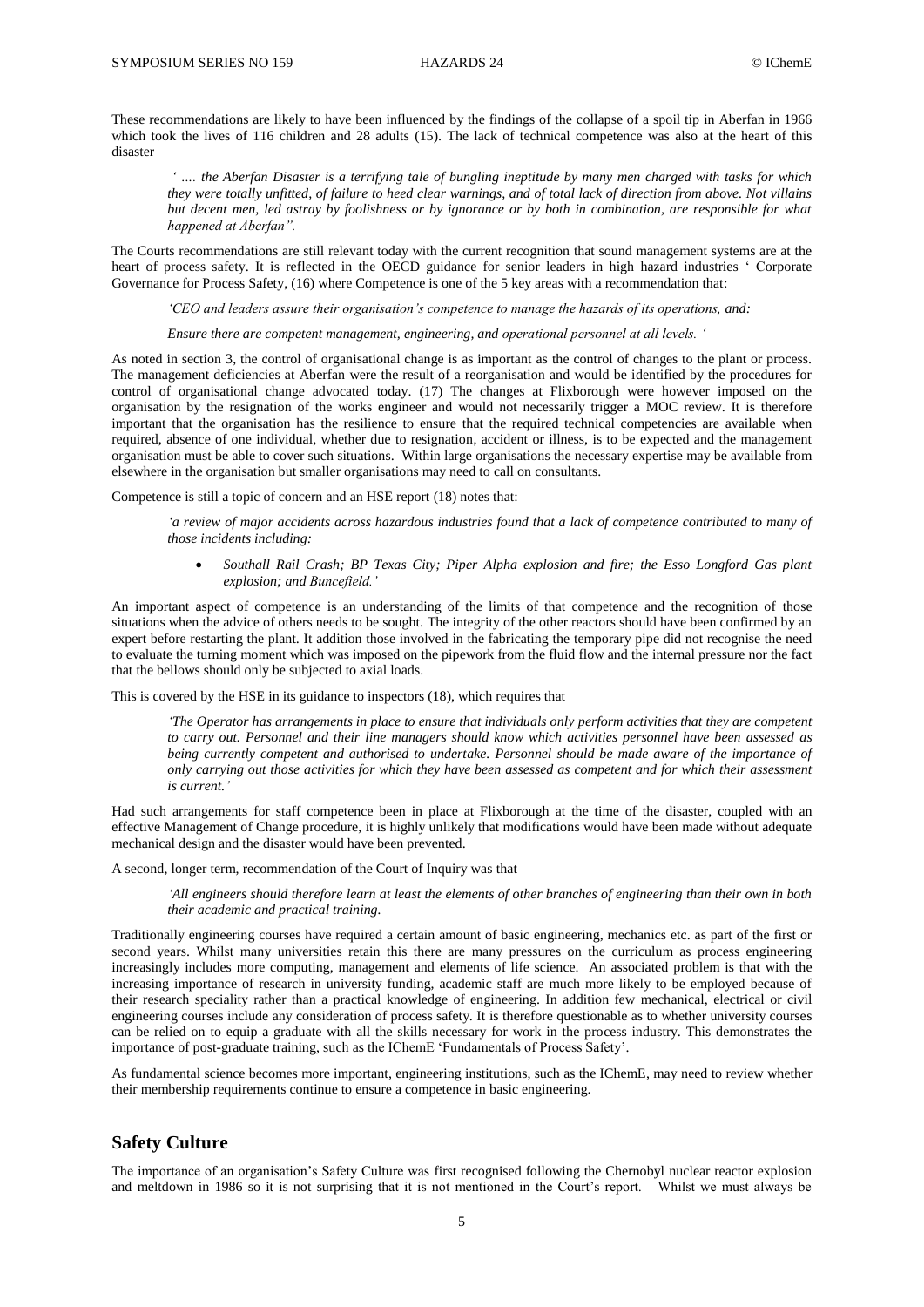cautious in applying current standards to actions carried out in the past it is interesting to attempt to assess the safety culture which applied at Flixborough.

The Court's report makes a number of references to the level of safety at the Flixborough site, many of which appear contradictory to today's reader.

There are a number of positive comments:

*There can be no doubt that Nypro were very safety conscious and that the Mr Brenner (Safety & Training Officer) was an able and enthusiastic safety and training manager. He had created a proper system for dealing with normal hazards*

*At no point in the inquiry was there any evidence that the chemical industry or Nypro in particular, was not conscious of its responsibilities relative to safety. On the contrary, there were indications that conscious and positive steps were continually taken with this objective in mind.*

*We repeat that there was no evidence whatsoever that Nypro placed production before safety.*

*We entirely absolve all persons from any suggestion that their desire to resume production caused them knowingly to embark on a hazardous course in disregard of the safety of those operating the Works.*

The above comments do not align with other comments in the report and at no point is there any mention of systems to manage process safety. There were serious omissions during the management meeting which decided to install the by-pass and despite the above comments it is clear that at certain critical times process safety was either not considered at all or given a lower priority than production.

*the emphasis at the meeting was directed to getting the oxidation process on stream again with the minimum possible delay.*

*no-one at the meeting, save Mr Blackman, was seriously concerned about the wisdom of restarting without …inspecting the remaining reactors.*

*We have no doubt, however, that it was this desire (to resume production) which led them to overlook… that it was potentially hazardous to resume production without examining the remaining reactors….*

*We have equally no doubt that the failure to appreciate that the connection of Reactor No. 4 to Reactor No. 6 involved engineering problems was largely due to the same desire.*

We cannot rewrite history and neither Nypro nor its management were accused of breaking any of the laws or regulations in place at the time, prior to the implementation of the Health & Safety at Work Act with its wider management responsibilities. However recent inquiries, such that into Texas City or the Haddon-Cave Inquiry (19) into the explosion of an RAF Nimrod aircraft in 2006,have been much more critical of management deficiencies.

A commonly used model for assessing the Safety Culture of an organisation is the 5 step Safety Culture Maturity Model. (20), developed for the HSE.

Level 1 Emerging

Level 2 Managing

- Level 3 Involving
- Level 4 Cooperating
- Level 5 Continually Improving

Currently operators responsible for high hazard operations would be expected to be at or aspire to levels 4 or 5. However looking at the information available in the Inquiry report, Nypro, and possibly many other organisations in the 1970's, would appear as level 1 or level 2. From the information in the report the management at Nypro do not seem to have appreciated or understood the full extent of hazards of the process they were operating. There are no references to the characteristics one would expect to see today in a high reliability organisation such as the lack of complacency, the feeling of paranoia that the next accident is just around the corner, the striving to be better and the drive to find better ways of improving hazard control mechanisms.

# **Conclusions**

Flixborough, and the other serious incidents which occurred during the 1970's, contributed to significant changes in the understanding, management and regulation of major hazard processes.

- Regulations for the control of major hazard processes, introduced through the Seveso Directive and COMAH, are now well established with a further revision due to are implemented in 2015.
- Management of Change procedures are now common across the process industry and cover a wider range of changes such as organisational change, although this has not eliminated incidents.